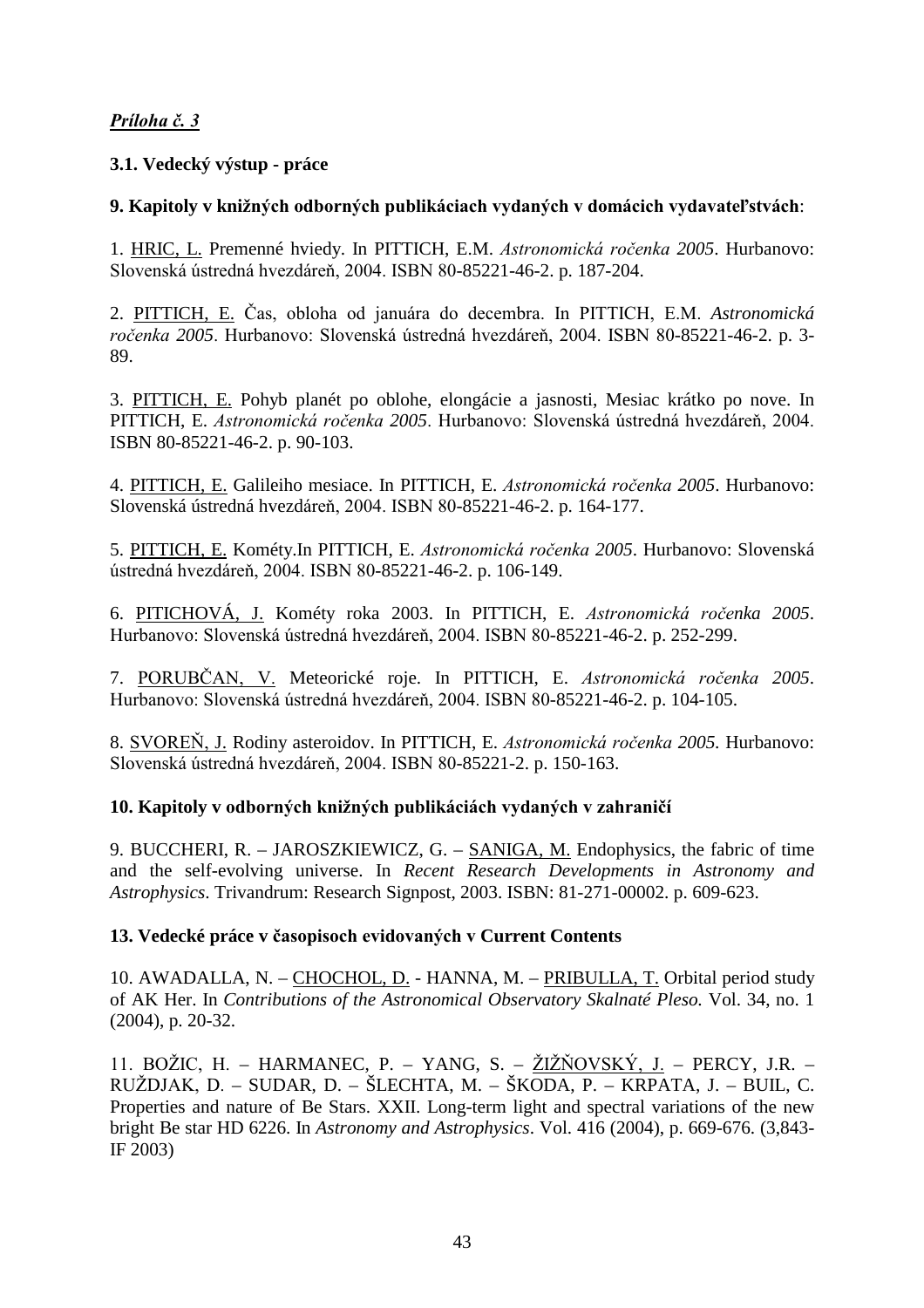12. BUDAJ, J. – RICHARDS, M.T. A description of the SHELLSPEC code. In *Contributions of the Astronomical Observatory Skalnaté Pleso.* Vol. 34, no. 3 (2004), p. 167-196.

13. BUDAJ, J. - ELKIN, V. - HUBENÝ, I. Preliminar analysis of an extreme hellium sdO star: BD+25 4655. In *Astronomical Society of Pacific Conference Series*. Vol. 210, (2003), p. 1-5. (0,237-IF 2003)

14. DOBROTKA, A. - HRIC, L. - PETRÍK, K. Fluctuation of the mass transfer rate in T CBr. In *Baltic Astronomy.* Vol. 13 (2004), p. 159-162.

15. DOBROTKA, A. - HRIC, L. - PETRÍK, K. The new view of the long-term flickering in T CrB. In *Revista Mexicana de Astronomia y Astrofisica serie de conferencias.* Vol. 20, (2004), p. 235-235.

16. DOBROTKA, A. - RETTER, A. - HRIC, L. - NOVAK, R. - SHEMMER, O. - LIPKIN, Y. V1493 Aql an extremely distant nova? In *Revista Mexicana de Astronomia y Astrofisica serie de conferencias.* Vol. 20 (2004), p. 236-236.

17. FRIEDJUNG, M. - GÁLIS, R. - HRIC, L. - PETRÍK, K. Confirmation of the second period of AG Dra in radial velocity. In *Astronomical Society of Pacific Conference Series*. Vol. 303, (2003), p. 125-128.

18. GÁLIS, R. - HRIC, L. - PETRÍK, K. Long-term photometric and spectroscopic behaviour of symbiotic system AG Dra. In R*evista Mexicana de Astronomia y Astrofisica serie de conferencias.* Vol. 20, (2004), p. 242-242.

19. GÁLIS, R. - HRIC, L. - PETRÍK, K. Long-term photometric and symbiotic behaviour of a symbiotic ststem AG Dra. In *Baltic Astronomy.* Vol. 13 (2004), p. 132-137.

20. HRIC, L. - GÁLIS, R. - DOBROTKA, A. An active quarter of the century in research of cataclismic variables. In *Baltic Astronomy.* Vol. 13 (2004), p. 87-92.

21. HRIC, L. - GÁLIS, R., - DOBROTKA, A. - ŠIMON, V. - PETRÍK, K. - NIARCHOS, P. - VELIČ, Z. - GAZEAS, K. - ŠMELCER, L. - HÁJEK, P. - SOBOTKA, P. - KOSS, K. -BRÁT, L. - LOMOZ, F. New clues on the model of YY her after two seasons. In R*evista Mexicana de Astronomia y Astrofisica serie de conferencias.* Vol. 20, (2004), p. 222-222.

22. <u>HRIC, L.</u> - PETRÍK, K. - NIARCHOS, P. - GAZEAS, K. - GÁLIS, R. - VELIČ, Z. -ŠMELCER, L. - HÁJEK, P. - KOSS, K. - ŠIMON, V. - SOBOTKA, P. - BRÁT, L. - LOMOZ, F. YY Herculis: a new eclipsing symbtioting system. In *Astronomical Society of Pacific Conference Series.* Vol. 303, (2003), p. 223-227.

23. CHOCHOL, D. – PARIMUCHA, Š. – PRIBULLA, T. – SHUGAROV, S. Yu. Long-term photometry of the symbiotic nova HM Sge. In *Contributions of the Astronomical Observatory Skalnaté Pleso.* Vol. 34, no. 1 (2004), p. 5-19.

24. CHOCHOL, D. - PRIBULLA, T. - PARIMUCHA, Š. - VAŇKO, M. Long-term photometry of very slow novae. In *Baltic Astronomy.* Vol. 12 (2003), p. 610-615.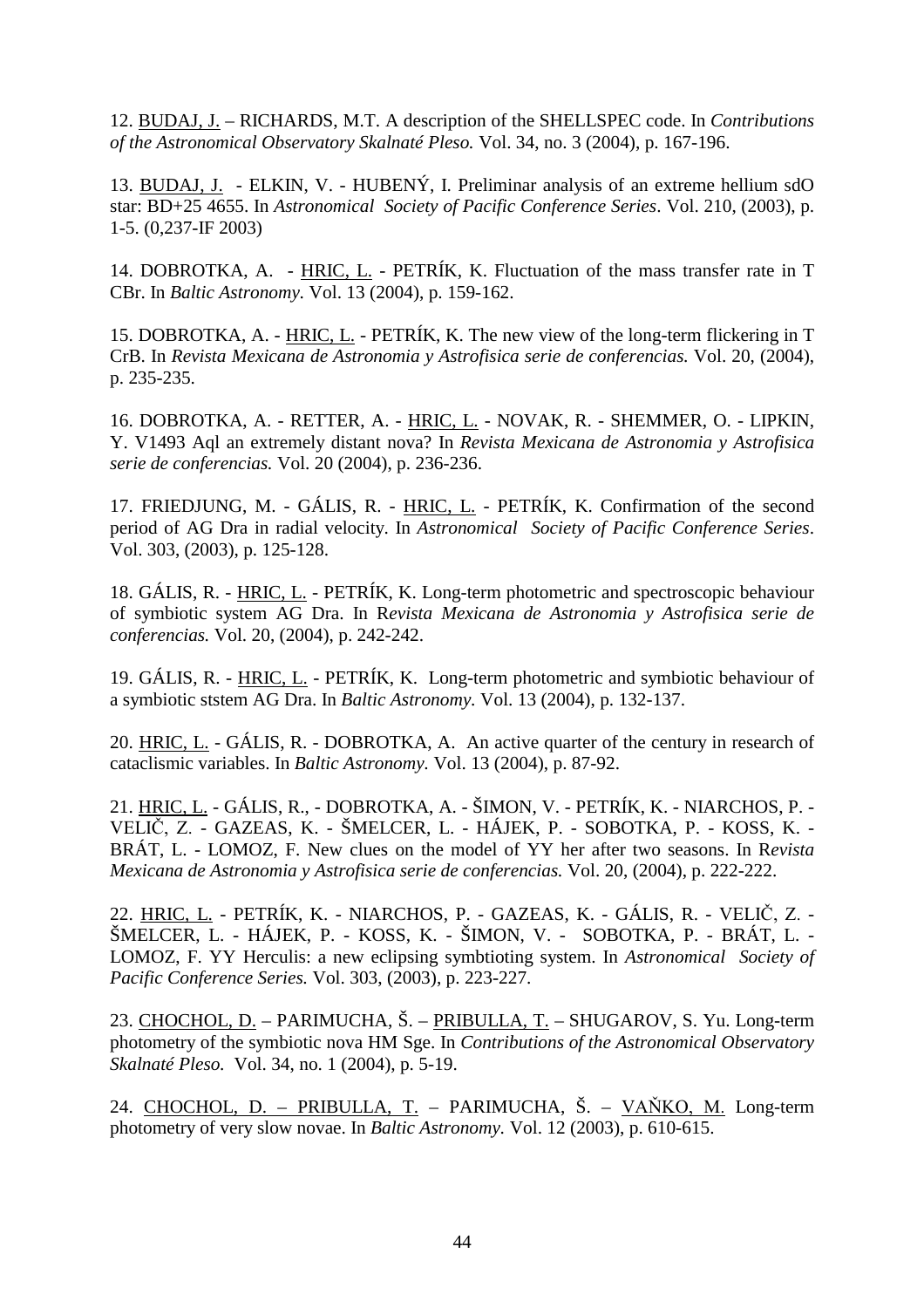25. KOCIFAJ, M. Interstellar dust extinction problem: benchmark of (semi)analytic approaches and regularization period. In *Contributions of the Astronomical Observatory Skalnaté Pleso.* Vol. 34, no. 3 (2004), p. 141-156.

26. KOCIFAJ, M. - KLAČKA, J. Dynamical behaviour of interstellar dust particles in solar system. In *Journal of Quantitative Spectroscopy and Radiative Transfer*. Vol. 89 (2004), p. 165-177. (1,382-IF 2003)

27. KOCIFAJ, M. – KLAČKA, J. The capture of interstellar dust: the Lorentz force case. In *Planetary and Space Science.*Vol. 52 (2004), p. 839-847. (1,375-IF 2003)

28. MINAROVJECH, M. – RUŠIN, V. – RYBANSKÝ, M. – KUDELA, K. – KOLLÁR, V. An approach to space weather studies from ground based observations. In *Contributions of the Astronomical Observatory Skalnaté Pleso.* Vol. 34, no. 3 (2004), p. 197-203.

29. NESLUŠAN, L. The significance of the Titius-Bode law and the peculiar location of the Earth's orbit. In *Monthly Notices of Royal Astronomical Society.* Vol. 351 (2004), p. 133-136. (4,993-IF 2003)

30. NESLUŠAN, L. – JAKUBÍK, M. The tidal action of the homogeneous field of Galacticdisc matter and population of the outer Oort cloud. In *Contributions of the Astronomical Observatory Skalnaté Pleso.* Vol. 34, no. 2 (2004), p. 87-104.

31. PARIMUCHA, Š – CHOCHOL, D. – PRIBULLA, T. – BUSON, L.M. – VITTONE, A.A. Fifteen-year period of activity in the symbiotic nova V1016 Cyg. In *Astronomical Society of Pacific Conference Series*. Vol. 303, (2003), p. 80-84.

32. PARIMUCHA, Š. –  $V\overrightarrow{ANKO}$ , M. Multiwavelength variability in the symbiotic nova V1016 Cyg. In R*evista Mexicana de Astronomia y Astrofisica serie de conferencias.* Vol. 20, (2004), p. 224-224.

33. PITTICH, E.M. – D'ABRAMO, G. – VALSECCHI, G.B. From Jupiter-family to Enckelike orbits. The role of non-gravitational forces and resonances. In *Astronomy and Astrophysics*. Vol. 422 (2004), p. 369-375. (3,843-IF 2003)

34. PORUBČAN, V. – HAJDUK, A. – CEVOLANI, G. – PUPILLO, G. The Leonid meteor shower 1996-2002: Results from forward-scatter radio observations. In *Il Nuovo Cimento*. Vol. 26C, no. 6, p. 679-683. (0,269-IF 2003)

35. PRIBULLA, T. – CHOCHOL, D. High-precision UBVRI photometry with a new 50 cm telescope at Stará Lesná. In *Baltic Astronomy*. Vol. 12 (2003), p. 555-560.

36. PRIBULLA, T. – CHOCHOL, D. Photometric and spectroscopic study of the symbiotic Nova V1329 Cyg. In *Astronomical Society of Pacific Conference Series*. Vol. 303, (2003), p. 245-248.

37. PUPILLO, G. – <u>PORUBČAN, V.</u> – CEVOLANI, G. – BORTOLOTTI, G. – FRANCESCHI, C. – TRIVELLONE, G. – ZIGO, P. – HAJDUK, A. The Quadrantid meteor shower 1997-2004: Activity and mass distribution. In *Il Nuovo Cimento.* Vol. 27C, no. 2, p. 213-217. (0,269-IF 2003)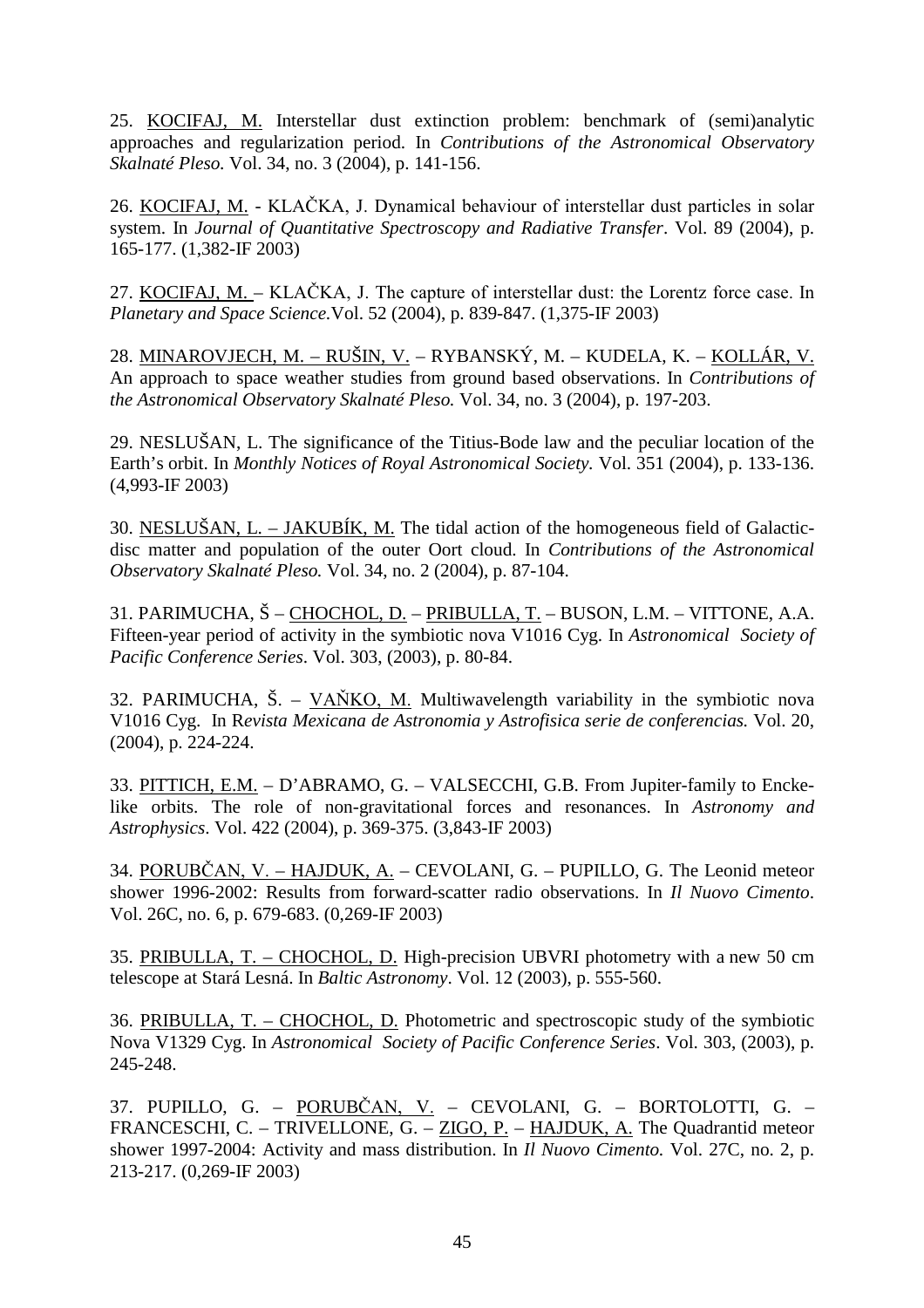38. RUŠIN, V. – RYBANSKÝ, M. – MINAROVJECH, M. The 530,3 nm corona irradiance from 1939 to 2001. In *Advances in Space Research*. Vol. 34 (2004), p. 251-255. (0,483-IF)

39. <u>RYBÁK, J.</u> – WOHL, H. – <u>KUČERA, A.</u> – HANSLMEIER, A. – STEINER, O. Indications of shock waves in the solar photosphere. In *Astronomy and Astrophysics*. Vol. 420 (2004), p. 1141-1152. (3,843-IF 2003)

40. SAKURAI, T. - RUŠIN, V. – MINAROVJECH, M. Solar-cycle variation of near-sun sky brightness observed with coronagraphs. In *Advances in Space Research*. Vol. 34 (2004), p. 297-301. (0,483-IF)

41. SANIGA, M. – PLANAT, M. – ROSU, H. Mutually unbiased bases and finite projective planes. In *Journal of Optics B: Quantum and Semiclassical Optics*. Vol. 6 (2004), p. L19- L20. (1,214-IF 2003)

42. SANIGA, M. On an intriguing signature-reversal exhibited by Cremonian space-times. In *Chaos, Solitons and Fractals*. Vol. 19 (2004), p. 739-741. (1,064-IF 2003)

43. SKOPAL, A. Correction of UBV photometry for emission lines. In *Baltic Astronomy*. Vol. 12 (2003), p. 604-609.

44. SKOPAL, A. The impact of photometric observations on symbiotic star research. In *Astronomical Society of Pacific Conference Series.* Vol. 303, (2003), p. 92-96.

45. SKOPAL, A. – BALUĎANSKÝ, D. Two types of outbursts in symbiotic binaries. In *Astronomical Society of Pacific Conference Series*. Vol. 303, (2003), p. 249-253.

46. <u>SKOPAL, A. – PRIBULLA, T. – VAŇKO, M.</u> – VELIČ, Z. – SEMKOV, E. – WOLF, M. – JONES, A. Photometry of symbiotic stars XI. EG And, Z and, BF Cyg, CH Cyg, CI Cyg, V1329 Cyg, TX CVn, AG Dra, RW Hya, AR Pav, AG Peg, AX Per, QW Sge, IV Vir and the LMXB V934 Her. In *Contributions of the Astronomical Observatory Skalnaté Pleso.* Vol. 34, no. 1 (2004), p. 45-69.

47. SKOPAL, A. – VAŇKO, M. – PRIBULLA, T. – CHOCHOL, D. Recent UBVR photometry of symbiotic stars. In *Baltic astronomy*. Vol. 12 (2003), p. 631-632.

48. SOLOVAYA, N.A. – PITTICH, E.M. The dynamical stability of extra-solar planets in binary systems. In *Contributions of the Astronomical Observatory Skalnaté Pleso.* Vol. 34, no. 2 (2004), p. 105-118.

49. SVOREŇ, J. Astrometry of minor planets made at the Skalnaté Pleso Observatory in the year 1985. In *Contributions of the Astronomical Observatory Skalnaté Pleso.* Vol. 34, no. 1 (2004), p. 71-80.

50. TEMMER, M. – VERONIG, A. – RYBÁK, J. – BRAJŠA, R. –HANSLMEIER, A. On the 24-day period observed in solar flare occurrence. In *Solar Physics*. Vol. 221 (2004), p. 325- 335. (3,008-IF 2003)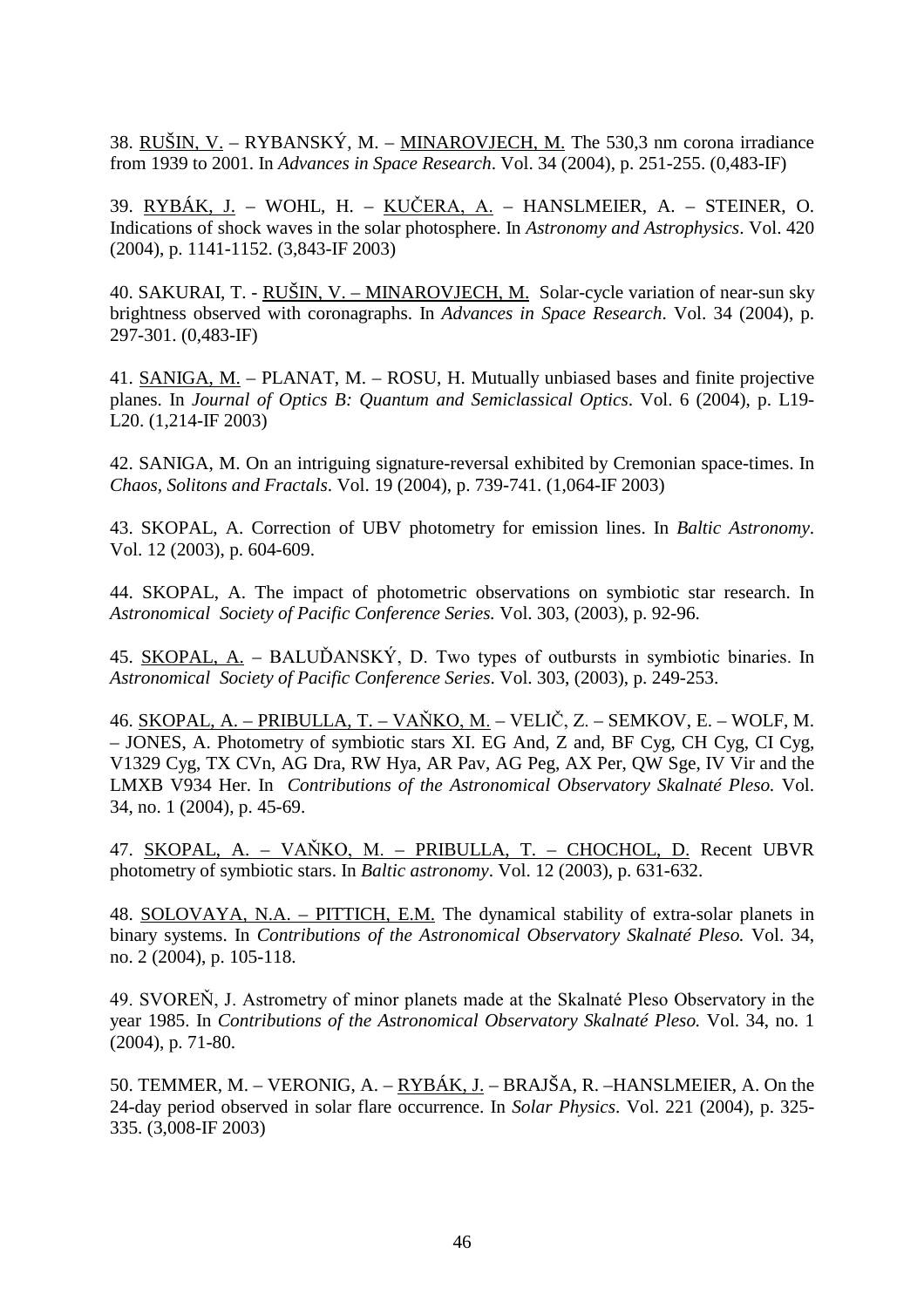51. TREMKO, J. - KREINER. J.M. – PRIBULLA, T. The third body in the system UX Her. In *Contributions of the Astronomical Observatory Skalnaté Pleso.* Vol. 34, no. 1 (2004), p. 33-44.

52. VAŇKO, M. – PARIMUCHA, Š. – PRIBULLA, T. – CHOCHOL, D. New parameters of the contact binary systems YY CRB and EQ TAU. In *Baltic Astronomy*. Vol. 13 (2004), p. 151-155.

53. **ZBORIL, M.** – DJURAŠEVIČ, G. SV Cam spot activity in December 2003. In *Contributions of the Astronomical Observatory Skalnaté Pleso.* Vol. 34, no. 2 (2004), p. 128- 134.

54. ZBORIL, M. – STRASSMEIER, K.G. – AVRETT, E.H. An atmospheric model for UZ Librae from mean Halfa-line profiles. In *Astronomy and Astrophysics*. Vol. 421 (2004), p. 295-303. (3,843-IF 2003)

55. ŽIŽŇOVSKÝ, J. - ZVERKO, J. - ŠKREKA, M. - POLOSUCHINA, N.S. Search for rapid variability of metallic lines in the H alpha region of HR 3831. In *Astronomical Society of Pacific Conference Series.* Vol. 210, (2003), p. 1-5. (0,237-IF 2003)

**Poznámka:** *Práce publikované v Contributions of the Astronomical Observatory Skalnaté Pleso a v Astronomical Society of Pacific Conference Series nemajú uvádzaný Impact*  Factor. Ide o časopisy vydávané menej ako štyrikrát ročne a preto indexované v Current *Contents / Physical, Chemical & Earth Sciences / Current Book Contents, pre ktoré sa IF neuvádzajú.*

### 14. Vedecké práce v ostatných časopisoch

56. ANDRONOV, I.L. - ANTONIUK, K.A. – AUGUSTO, P. – BAKLANOV, A.V. – CHINAROVA, L. L. – CHOCHOL, D. – EFIMOV, YU.S. – GAZEAS, K. – HALEVIN, A.V. – KIM, Y. – KOLESNIKOV, S.V. – KUDASHKINA, L.S. – MARSAKOVA, V.I. – MASON, P.A. – NIARCHOS, P.G. – NOGAMI, D. – OSTROVA, N.I. – PATKOS, L. – PAVLENKO, E.P. – SHAKHOVSKOY, N.M. – TREMKO, J. – YUSHCHENKO, A.V. – ZOLA, S. Inter-longitude astronomy project: some results and perspectives. In *Astronomical and Astrophysical Transactions.* Vol. 22, no. 4-5 (2003), p. 793-798.

57. <u>BUDAJ, J.</u> – ILIEV, I. K.H. – FEŇOVČÍK, M. – BARZOVA, I. – RICHARDS, M.T. – GEORDZHEVA, E. Discovery of the secondary in the spectrum of the SB1 system HD861. In *Information Bulletin on Variable Stars.* no. 5509 (2003), p. 1-4.

58. HAJDUK, A. Meranie rýchlostí jemných medziplanetárnych častíc. In Meteorické správy. Vol. 25 (2004), p. 11-13.

59. HAJDUKOVÁ, M. jr. Extremely high velocity meteoroids in IAU MDC radar data. In *Acta Astronomica et Geophysica Universitatis Comenianae.* Vol. 25 (2004),p. 29-34.

60. HAJDUKOVÁ M. jr. Highly hyperbolic orbits in the IAU MDC photographic data. In *Acta Astronomica et Geophysica Universitatis Comenianae.* Vol. 25 (2004), p. 23-28.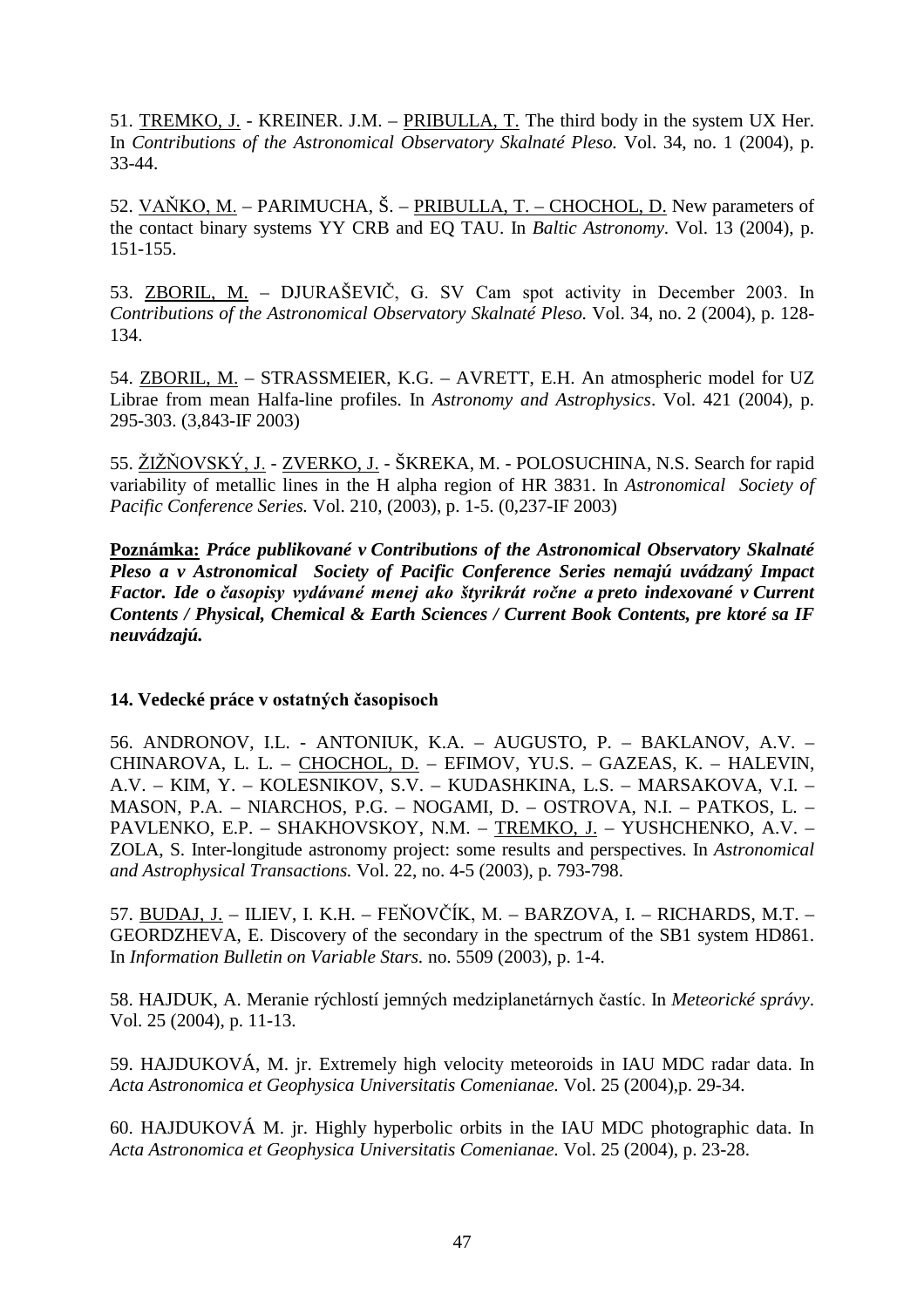61. HUSÁRIK, M. CCD fotometria asteroidov (787) Moskva, (1095) Tulipa a (1257) Mora. In *Meteorické správy*. Vol. 25 (2004), p. 45-51.

62. JAKUBÍK, M. Početnosť populácie komét v Oortovom oblaku a jeho hmotnosť. In *Meteorické správy*. Vol. 25 (2004), p. 14-22.

63. <u>KAPIŠINSKÝ, I.</u> – CEVOLANI, G. – IŽDINSKÝ, K. – PÁNEK, Z. – ZEMÁNKOVÁ, M. Supplement to the analyses of the Fermo meteorite. In *Contributions to Geophysics and Geodesy*. Vol. 34, no. 1 (2004), p. 67-79.

64. <u>KAPIŠINSKÝ, I.</u> – CEVOLANI, G. – FUNAKI, M. – ORLICKÝ, O. – PORUBČAN, V. – TÚNYI, I. On some magnetic properties of the Fermo H-chondrite. In *Contributions to Geophysics and Geodesy.* Vol. 33, no. 4 (2003), p. 241-245.

65. KAPIŠINSKÝ, I. – FUNAKI, M. – ORLICKÝ, O. – TÚNYI, I. Complementary study of some magnetic properties of selected well known meteorites. In *Contributions to Geophysics and Geodesy*. Vol. 34, no. 3 (2004), 275-287.

66. <u>KUČERA, A. - KOZA, J.</u> - BELLOT RUBIO, L.R. - HANSLMEIER, A. - <u>RYBÁK, J. -</u> WOHL, H. Velocity field in the intergranular atmosphere. In *Hvar Observatory Bulletin.* Vol. 28 (2004), p. 19-26.

67. MAYER, P. – PRIBULLA, T. – CHOCHOL, D. Variable depths of minima of the eclipsing binary V685 Cen. In *Bulletin on Variable Stars.* no. 5563 (2004), p. 1-4.

68. NESLUŠAN, L. Typické veľkosti kometárnych jadier. In Meteorické správy. Vol. 25 (2004), p. 35-38.

69. NESLUŠAN, L. Uhlové elementy dráh nových komét. In *Meteorické správy*. Vol. 25 (2004), p. 29-34.

70. PORUBČAN, V.- KORNOŠ. L. Potenciálne asociácie NEA objektov s meteorickými prúdmi. In *Meteorické správy*. Vol. 25 (2004), p. 52-58.

71. PRIBULLA, T. – CHOCHOL, D. – PARIMUCHA, Š. – VAŇKO, M. Eruption in the symbiotic nova V1329 Cygni. In *Information Bulletin on Variable Stars.* no. 5513 (2004)*,* p. 1-4.

72. RYBÁK, J. – BENDÍK, P. – TEMMER, M. – VERONIG, A. – HANSLMEIER, A. Merging two data sets of hemispheric sunspot numbers. In *Hvar Observatory Bulletin.* Vol. 28 (2004), p. 63-70.

73. SVOREŇ, J. – HUSÁRIK, M. Kvantitatívny popis stupňov kondenzácie kometárneho obrazu. In *Meteorické správy*. Vol. 25 (2004), p. 23-28.

74. SVOREŇ, J. – KAŇUCHOVÁ, Z. Jemná štruktúra prúdu Perzeíd a rezonancie s Jupiterom a Saturnom. In *Meteorické správy*. Vol. 25 (2004), p. 1-10.

75. SVOREŇ, J. – KORNOŠ, L. – RYCHTARČÍK, P. – ČERVÁK, G. Observations of minor planets. In *Minor Planet Circular.* no. 49881 (2003).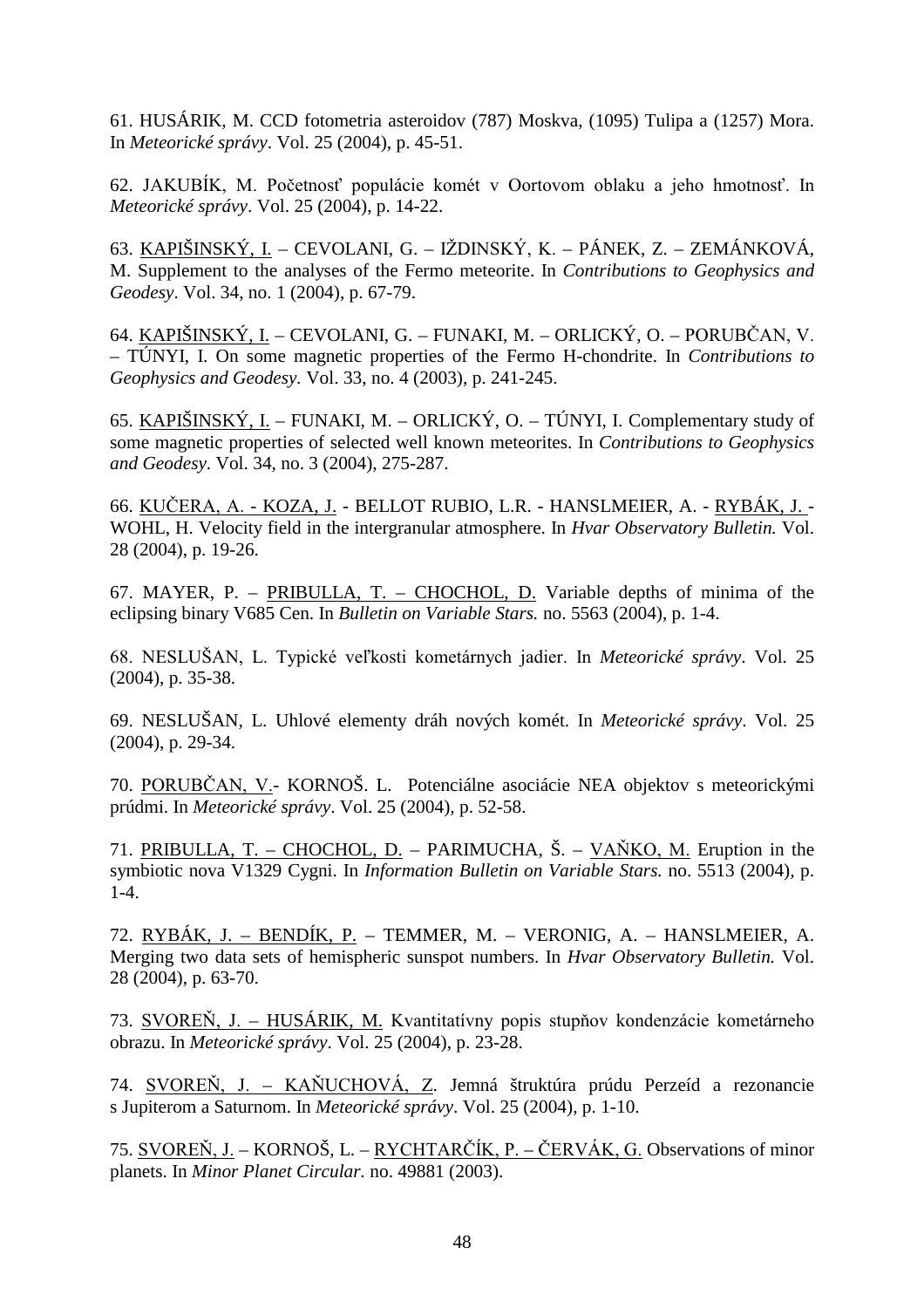76. SVOREŇ, J. – KORNOŠ, L. – RYCHTARČÍK, P. – ČERVÁK, G. Observations of minor planets. In *Minor Planet Circular.* no. 51499 (2004).

77. TEMMER, M.- VERONIG, A. – RYBÁK, J. – BRAJŠA, R. – HANSLMEIER, A. Importance of magnetically complex active regions on solar flare occurrence. In *Hvar Observatory Bulletin.* Vol. 28 (2004), p. 95-102.

78. WOHL, H. - BRAJŠA, R. - <u>KUČERA, A</u>. – RUŽDJAK, V. – <u>RYBÁK, J.</u> Proper motions of sunspots – new data and further results. In *Hvar Observatory Bulletin.* Vol. 28 (2004), p. 47-54.

79. **ZBORIL, M.** – DJURAŠEVIČ, G. Differential photometry of AW Vir in April 2004. In *Information Bulletin on Variable Stars.* no. 5574 (2004), p. 1-2.

#### **15a. Vedecké práce v recenzovaných zborníkoch**

80. GÖMÖRY, P. – RYBÁK, J. – KUČERA, A. - CURDT, W. – WOHL, H. On mutual relation among the outer atmospheric layers in network: SOHO/CDS study. In *Proceedings of SOHO 13 'Waves, Oscillations and Small-Scale Transients Events in the Solar Atmosphere: A Joint View from SOHO and TRACE', Palma de Mallorca, Spain, 29 September – 3 October 2003.* Noordwijk: ESA Publications Division, 2004. ISBN 92-9092-858-1. p. 303-307.

81. HRIC, L. - PETRÍK, K. - NIARCHOS, P. - GÁLIS, R. The eclipsing cataclismic triple system V471 Tau. In *Proceedings of a conference 'Stellar Astrophysics – a Tribute to Helmut A. Abt, 'Sixth Pacific Rim Conference, Xian, China*. Dordrecht, Kluwer Academic Publishers, 2003. ISBN 1-4020-1683-2. p. 207-211.

82. MIKULÁŠEK, Z. - <u>ZVERKO, J.</u> - ROMANYUK, I.I. - <u>ŽIŽŇOVSKÝ, J.</u> - ELKIN, V.G. -KUDRYAVTSEV, D.O. Spectroscopy study of the Am SB2 eclipsing binary HR6611. In *Proceeding of the International Conference 'Magnetic Stars*', *Nizhnyj Arkhyz, Ruská federácia, 27-31 August 2003*. Nizhnyj Arkhyz, Special Astrophysical Observatory, Russian Academy of Sciences, 2004. p. 181-189.

83.  $RYBAK, J. - KUČERA, A. - CURDT, W. - WOHL, H. On relations among the$ calibrated parameters of the transition region spectral line. In *Proceedings of SOHO 13'Waves, Oscillations and Small-Scale Transients Events in the Solar Atmosphere: A Joint View from SOHO and TRACE', Palma de Mallorca, Spain, 29 September – 3 October 2003*. Noordwijk: ESA Publications Division, 2004. ISBN 92-9092-858-1. p. 311-316.

84. ROSU, H.C. - PLANAT, M. - SANIGA, M. MUBs: From finite projective geometry to quantum phase enciphering. In *Proceedings of the Conference Quantum Communication, Mesaurement and Computing, Glasgow, United Kingdom, 24-29 August 2004*. Boston, American Institute of Physics, 2004. ISBN 0-7354-0216-7. p. 315-318.

85. TAMURA, S., MASAAKI, O., <u>SKOPAL, A., PRIBULLA, T., VAŇKO, M</u>.: Spectroscopic diagnosis on symbiotic star Z And during recent outburst phase. In *Proceedings of a conference 'Stellar Astrophysics – a Tribute to Helmut A. Abt, 'Sixth Pacific*